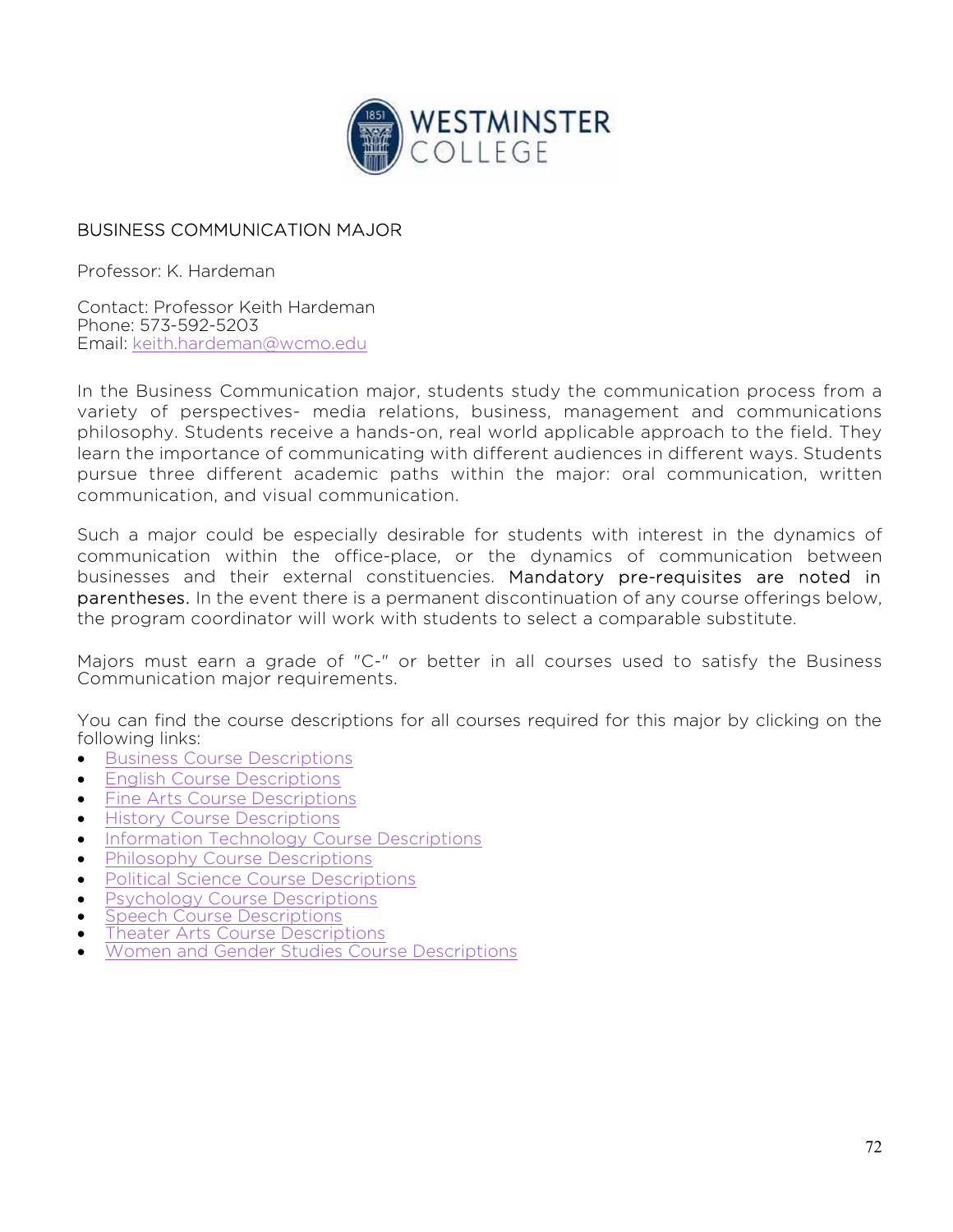## ACADEMIC REQUIREMENTS SUMMARY SHEET ACADEMIC YEAR 2021-2022

## Major: **BUSINESS COMMUNICATION**

Student's Last Name First Name First Name Middle Initial

| Date Major Declared<br>Advisor |                                                                          |                          |                      |       |  |
|--------------------------------|--------------------------------------------------------------------------|--------------------------|----------------------|-------|--|
| Course #                       | <b>Title of Course</b>                                                   | <b>Hours</b><br>Required | Semester<br>Complete | Grade |  |
| Required Courses (21 hrs.):    |                                                                          |                          |                      |       |  |
| <b>SPE 101</b>                 | Introduction to Speech                                                   | $\mathfrak{Z}$           |                      |       |  |
| <b>SPE 203</b>                 | Interpersonal Communication                                              | $\overline{3}$           |                      |       |  |
| <b>SPE 310</b>                 | Business and Professional Communication (SPE 101<br>and Junior standing) | $\overline{3}$           |                      |       |  |
| <b>ENG 260</b>                 | Journalism                                                               | $\mathfrak{Z}$           |                      |       |  |
| <b>ENG 270</b>                 | <b>Expository Writing</b>                                                | $\overline{3}$           |                      |       |  |
| <b>ENG 275</b>                 | Introduction to Creative Writing                                         | $\overline{3}$           |                      |       |  |
| <b>BUS 250</b>                 | Principles of Marketing                                                  | $\overline{3}$           |                      |       |  |
|                                | Organizational Fundamentals: One course from the following (3 hrs.):     |                          |                      |       |  |
| <b>BUS 220</b>                 | Fundamentals of Management                                               | $\overline{3}$           |                      |       |  |
| <b>BUS 221</b>                 | Organizational Behavior                                                  | $\overline{3}$           |                      |       |  |
|                                | Visual Communication: One course from the following (3 hrs.):            |                          |                      |       |  |
| <b>FAR 215</b>                 | Art of the Film                                                          | $\overline{3}$           |                      |       |  |
| <b>FAR 310</b>                 | The Art of Service: Community Based Arts Initiatives                     | $\overline{3}$           |                      |       |  |
| <b>ENG/JMP 220</b>             | Janus and the World of Publishing                                        | $\overline{3}$           |                      |       |  |
| <b>ENG 230</b>                 | Play in Performance                                                      | $\overline{3}$           |                      |       |  |
| <b>ITY 250</b>                 | Web Page Design, Aesthetics, and Interaction                             | $\overline{3}$           |                      |       |  |
| <b>THE 201</b>                 | <b>Basic Acting</b>                                                      | 3                        |                      |       |  |
|                                | Communication in Context: Two courses from the following (6 hrs.):       |                          |                      |       |  |
| <b>SPE 220</b>                 | Public Relations (SPE 101 & ENG 260 recommended)                         | $\overline{3}$           |                      |       |  |
| <b>SPE 303</b>                 | Communication in Relationships (SPE 203 &<br>Sophomore status)           | $\overline{3}$           |                      |       |  |
| <b>POL 311</b>                 | Political Parties, Voting, and Campaign Strategies                       | $\overline{3}$           |                      |       |  |
| <b>BUS 326</b>                 | Human Resource Management (BUS 220)                                      | $\mathfrak{Z}$           |                      |       |  |
| BUS/PSY 305                    | Industrial-Organizational Psychology (PSY 112 or 113)                    | $\overline{3}$           |                      |       |  |
| <b>HIS 310</b>                 | Oral History                                                             | $\overline{3}$           |                      |       |  |
| <b>PHL 218</b>                 | Introduction to Logic                                                    | $\frac{3}{3}$            |                      |       |  |
| <b>WGS 205</b>                 | Mediation and Conflict Resolution                                        |                          |                      |       |  |
| <b>ITS 399</b>                 | Internship                                                               | $\overline{3}$           |                      |       |  |
|                                | Core Business Courses: Two courses from the following (6 hrs.):          |                          |                      |       |  |
| <b>BUS 322</b>                 | Cross-Cultural Management                                                | $\mathfrak{Z}$           |                      |       |  |
| <b>BUS 330</b>                 | Promotional Management                                                   | $\overline{3}$           |                      |       |  |
| <b>BUS 334</b>                 | Consumer Behavior                                                        | $\overline{3}$           |                      |       |  |
| <b>BUS 337</b>                 | Labor Relations                                                          | $\overline{3}$           |                      |       |  |
| <b>BUS 340</b>                 | <b>International Business</b>                                            | $\overline{3}$           |                      |       |  |
|                                | Written Communication: Pick one course from the following (3 hrs.):      |                          |                      |       |  |
| <b>ENG 372</b>                 | <b>Creative Writing Prose</b>                                            | $\overline{3}$           |                      |       |  |
| <b>ENG 374</b>                 | Creative Writing Poetry                                                  | $\overline{3}$           |                      |       |  |
| <b>ENG 376</b>                 | Creative Nonfiction                                                      | $\overline{3}$           |                      |       |  |